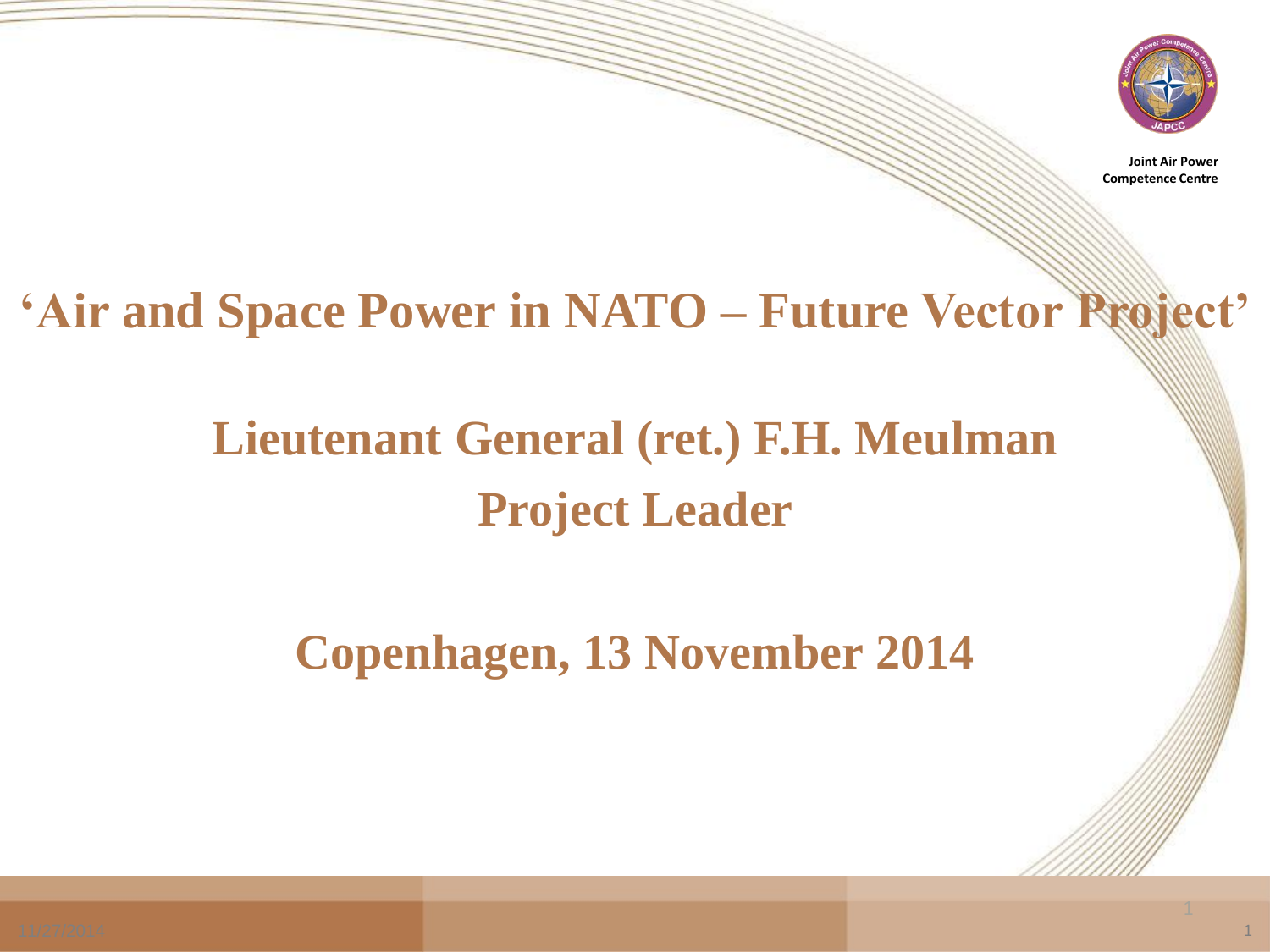

#### **Presentation purpose**:

To inform about origin, set up and some key findings of the 'Air and Space Power in NATO - Future Vector Project'

2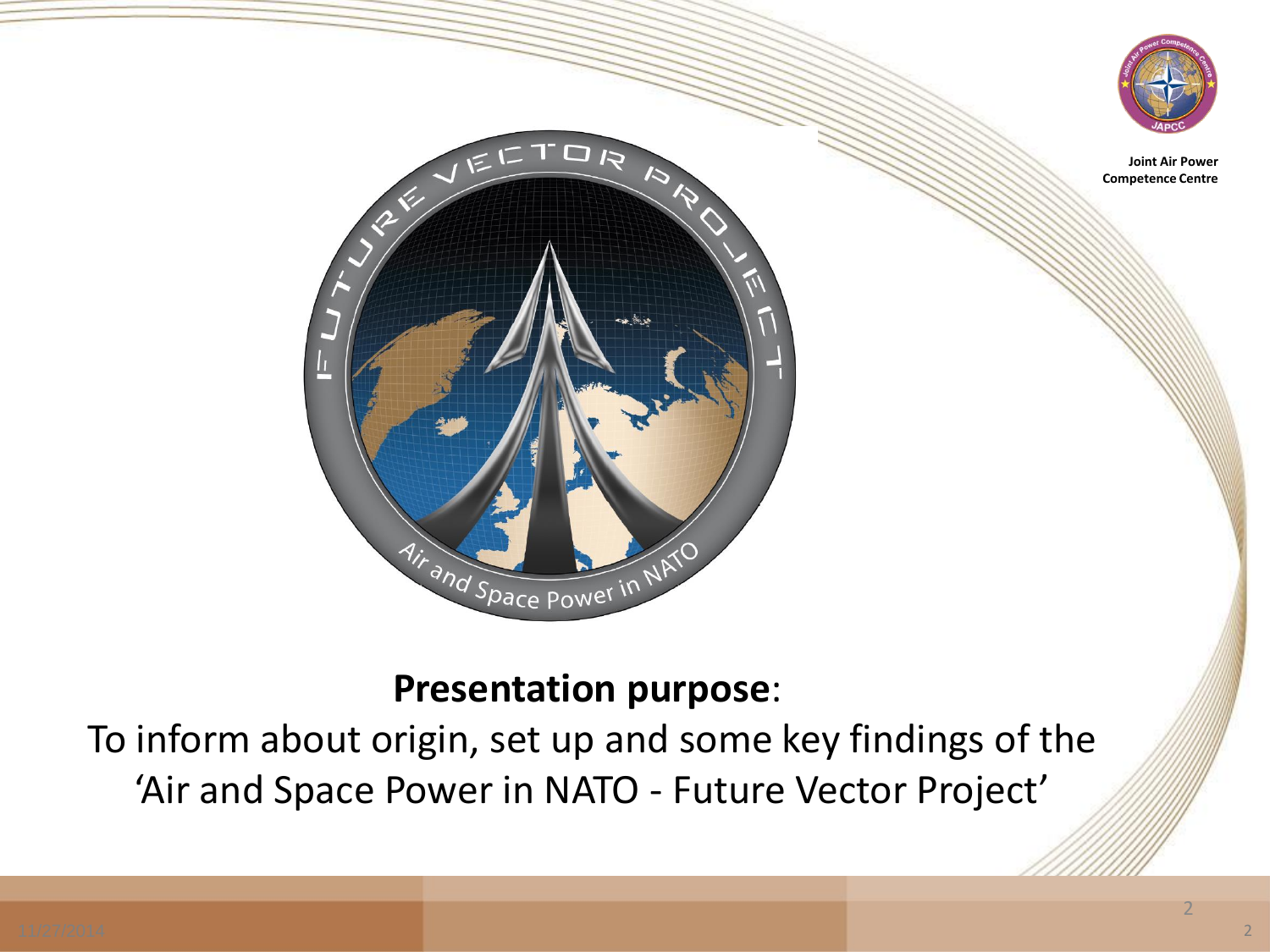# **Agenda**



- Air Power Challenge
- The Initial Study 'Present Paradox Future Challenge'.
- Compendium Future Vector Project
- Some key recommendations
- **Conclusions**
- The Essence.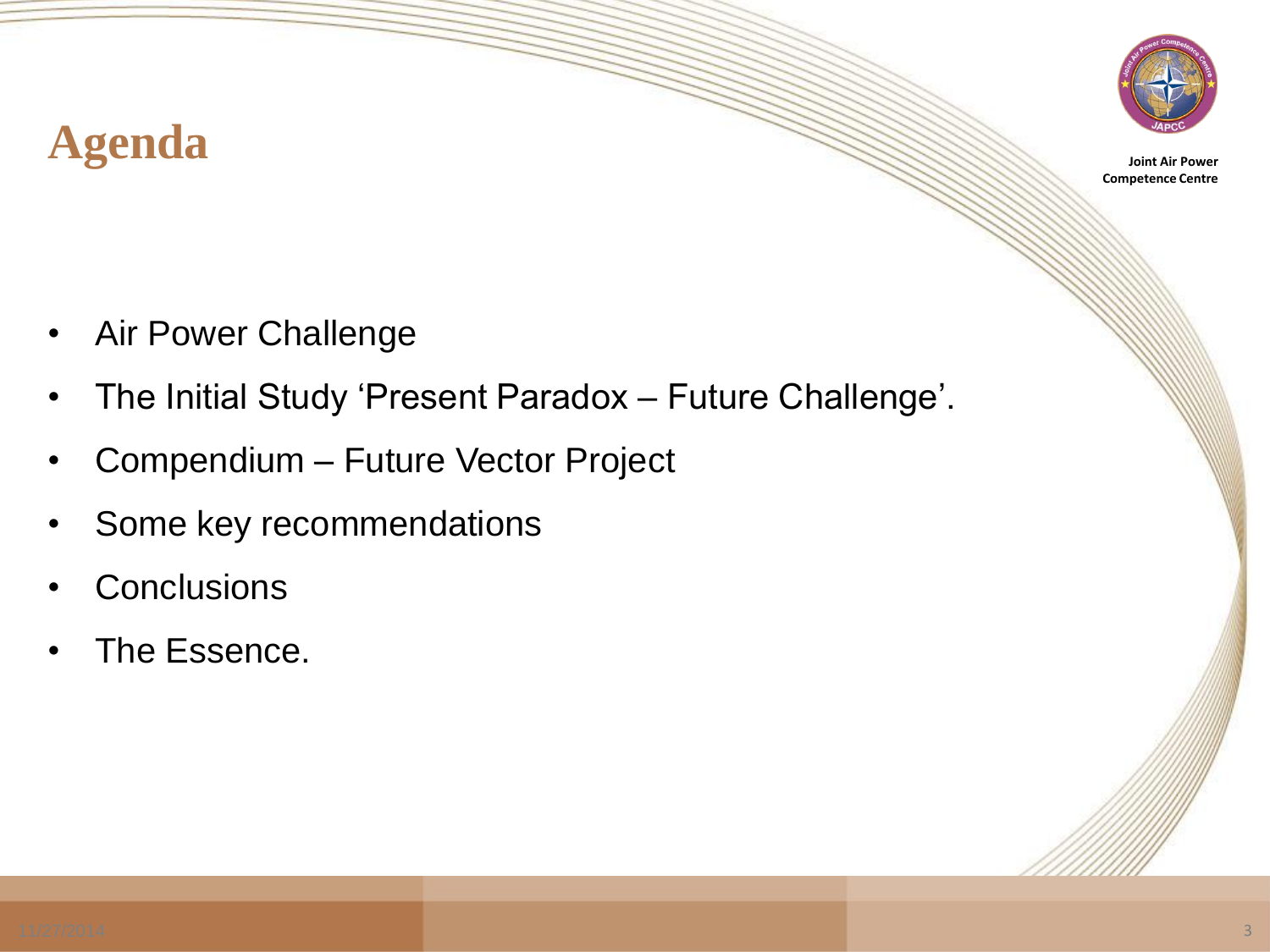

### **'Air and Space Power in NATO'**

**Joint Air Power Competence Centre**



**General** Frank Gorenc **Director** 

'Our Alliance now faces the *increasingly dire risk* of not having the right capabilities and/or sufficient quantities of air power and access to space capabilities to cope with the security challenges outlined in NATO's forward looking Strategic Concept.'

*- General Frank Gorenc, JAPCC Director*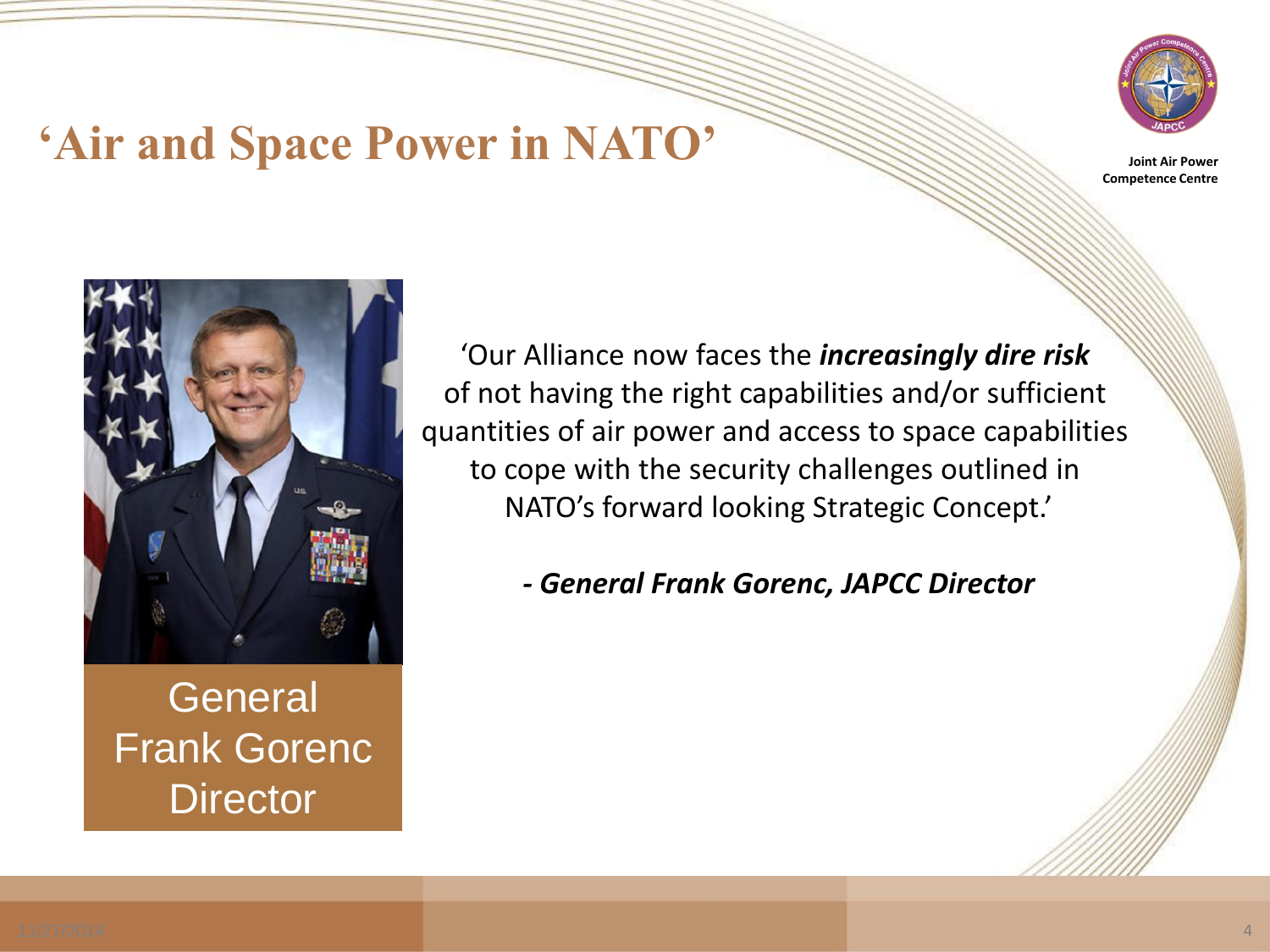## **'Air Power Challenge'**

• 2012 JAPCC Annual Air and Space Power Conference.

- **Joint Air Power Competence Centre**
- Mr. Diego Ruiz Palmer addressed Air Power in NATO in a new age of austerity:
	- **'The Good'**: Resource constraints prompt new innovative forms of multinational cooperation and NATO air forces retain their sharp edge.
	- **'The Bad'**: Because of declining defence spending, capable and deployable NATO air forces and naval air services become non-usable in expeditionary operations.
	- **'The Ugly'**: Having lost their operational and resource viability, air forces and naval air services are disbanded as a self-standing component of Allied armed forces.

#### **Conclusion**:

- This leads to a 'spiral of death' driven by declining readiness, a shrinking force structure and an ever smaller residual fighting capacity.
- NATO's six decade long air power odyssey is at risk: 'cooperate and share, or decline'.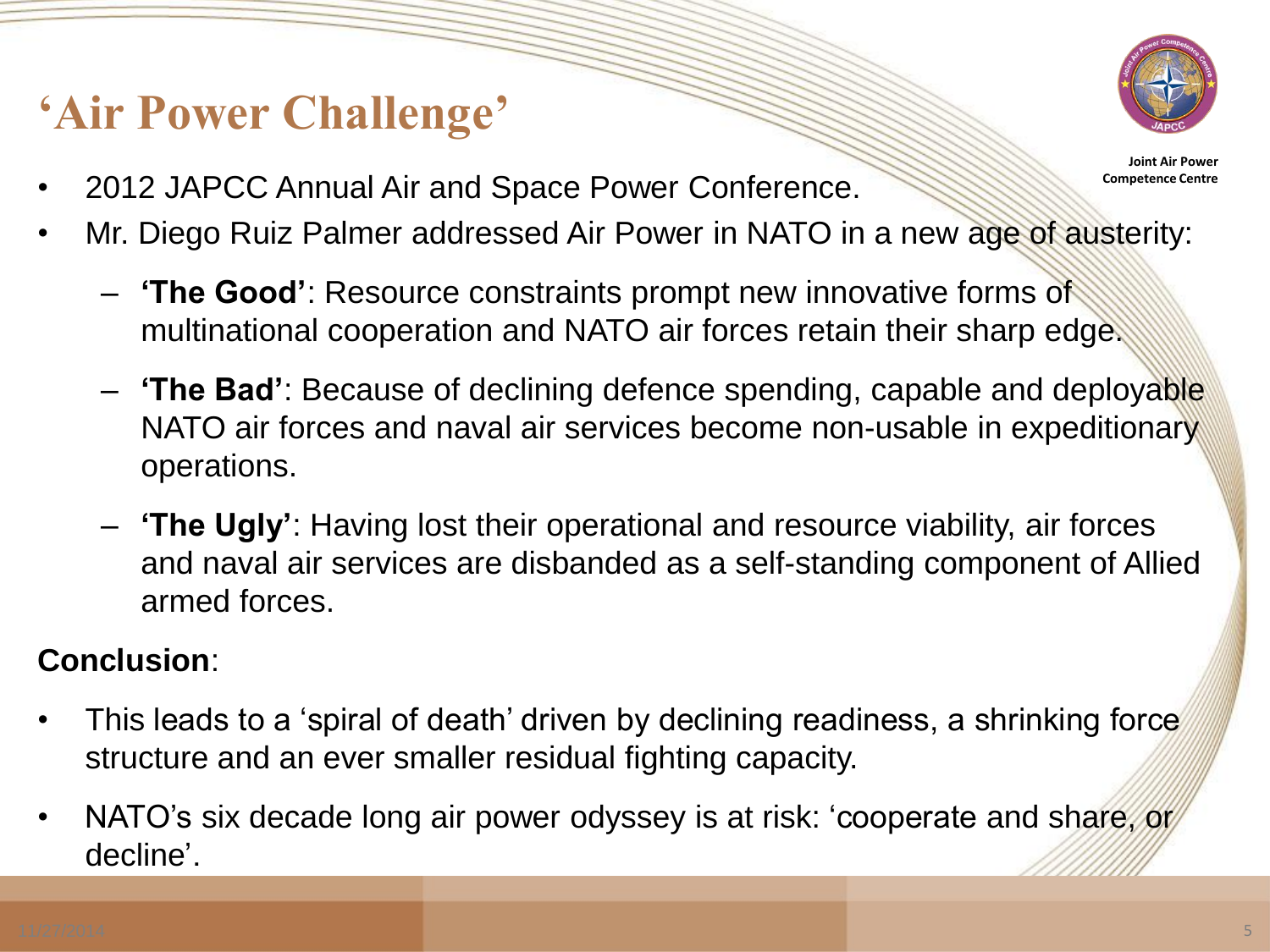

# **Initial Study: 'Present Paradox – Future Challenge'**

- **Joint Air Power Competence Centre**
- Joint Air and Space Power in NATO faces paradoxical situation:
	- Pivotal toolbox.
	- $-$  Defence budget cuts  $\longrightarrow$  diminishing capabilities.
- Risk: NATO will lack:
	- Joint Air Power capabilities/competencies.
	- Assured access to space sourced information/data.
- **Study Conclusions:**
	- NATO's Air Power is at risk: '**cooperate and share, or decline'.**
	- Holistic approach: comprehensive Air and Space Power study towards 2040
		- Broad range of thoughts, ideas, food for thought focusing at the political-military- and operational-strategic level, R&D, S&T, Partners.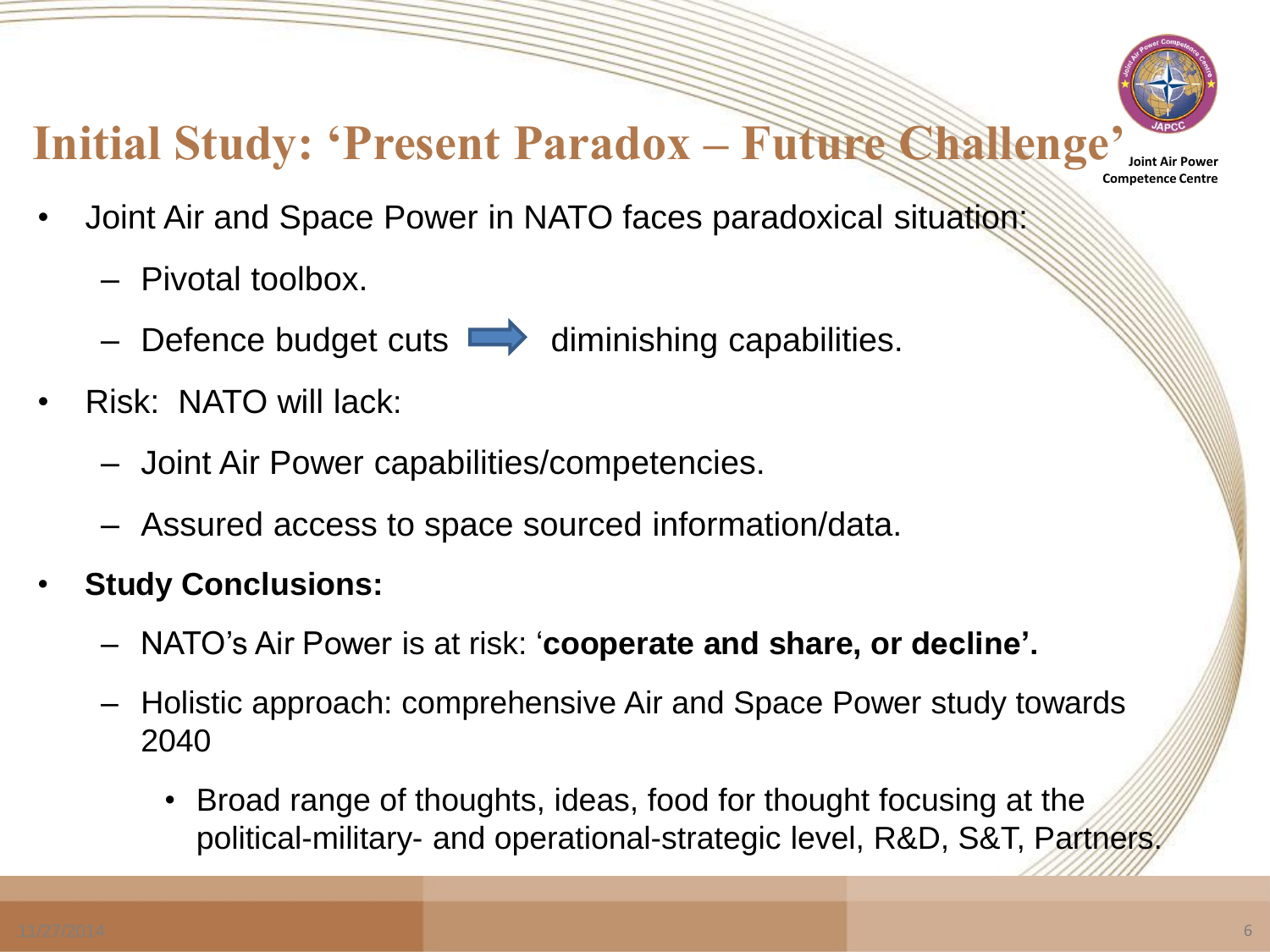

### **Future Vector Project**

- **Objective**: *To identify viable options and solutions to guarantee that air and space power continue to be key enablers for the security and success of NATO and its Allies.*
- Two Compendia of each 8 essays:
	- Part One: political and military strategic essays: published July (NATO Summit).
	- Part Two: military- and operational-strategic essays: to be published mid October.
- Outreach to the key decision makers in NATO and the Nations:
	- Advisory Team: senior POL/MIL/Academia leaders who guide content & outreach.
	- Senior JAPCC leadership briefs to various political and military audiences.
	- JAPCC Annual Air and Space Power Conference (18-20 Nov 2014).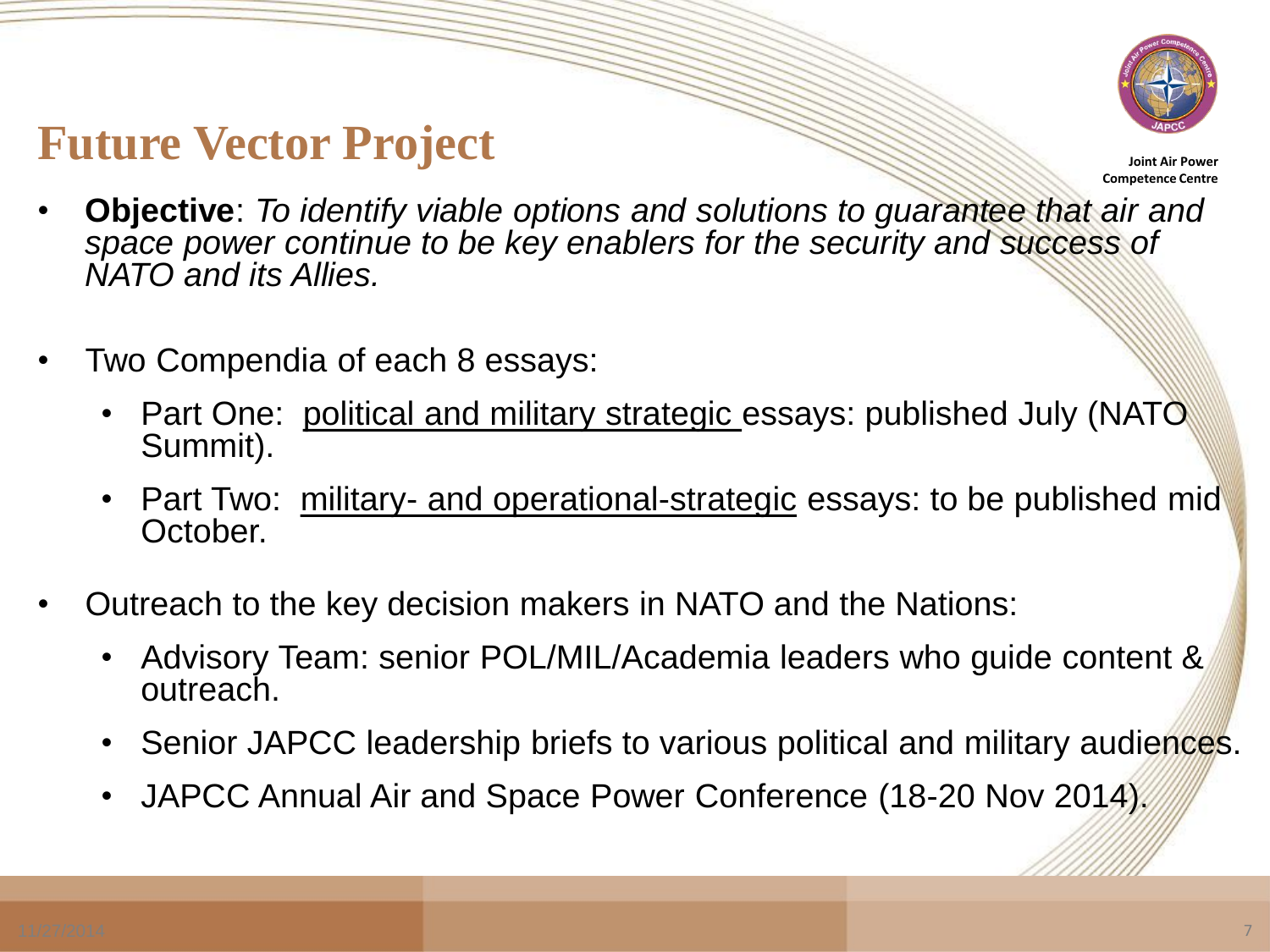

## **Recommendations: broad themes:**

- **Political-military strategic aspects.**
- **Budget.**
- **Capabilities.**
- **Air C2.**
- **ETEE/Doctrine.**
- **Space &Cyber.**
- **TMD/BMD**
- **R&D, S&T, Industries.**
- **Partnerships.**
- **A2/AD.**
- **Counter Insurgency.**

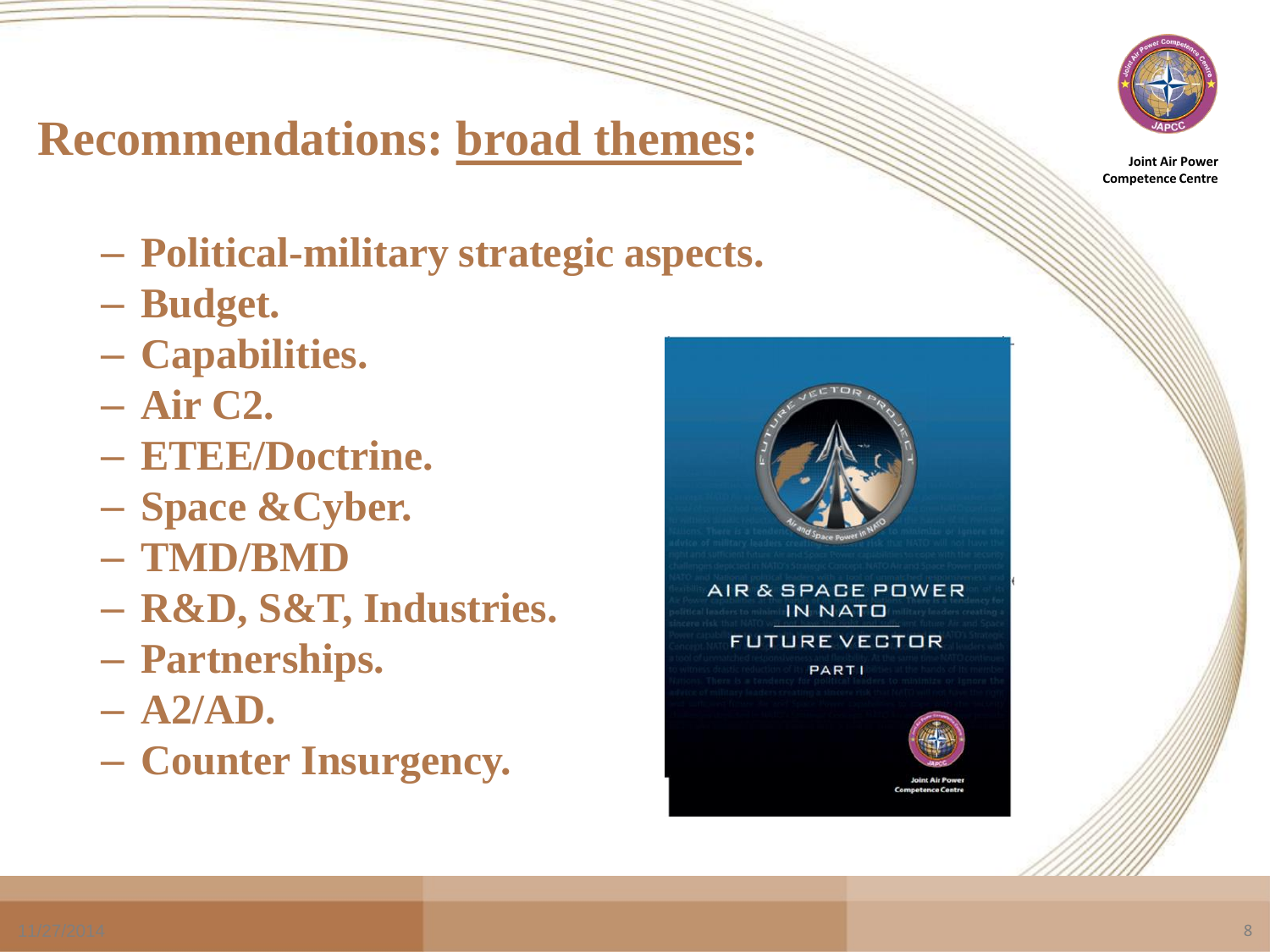

# **Pol-Mil Strategic Aspects and Trends**

- Sense of urgency.
- Political will.
- Capability oriented planning: increased interdependence.
- Commitment to deliver: assured access, assured availability.
- Widening the concept of sovereignty.
- Need for extended and innovative forms of bi-and multinational cooperation.
- Cooperate and coordinate in defence planning, capability and competence development.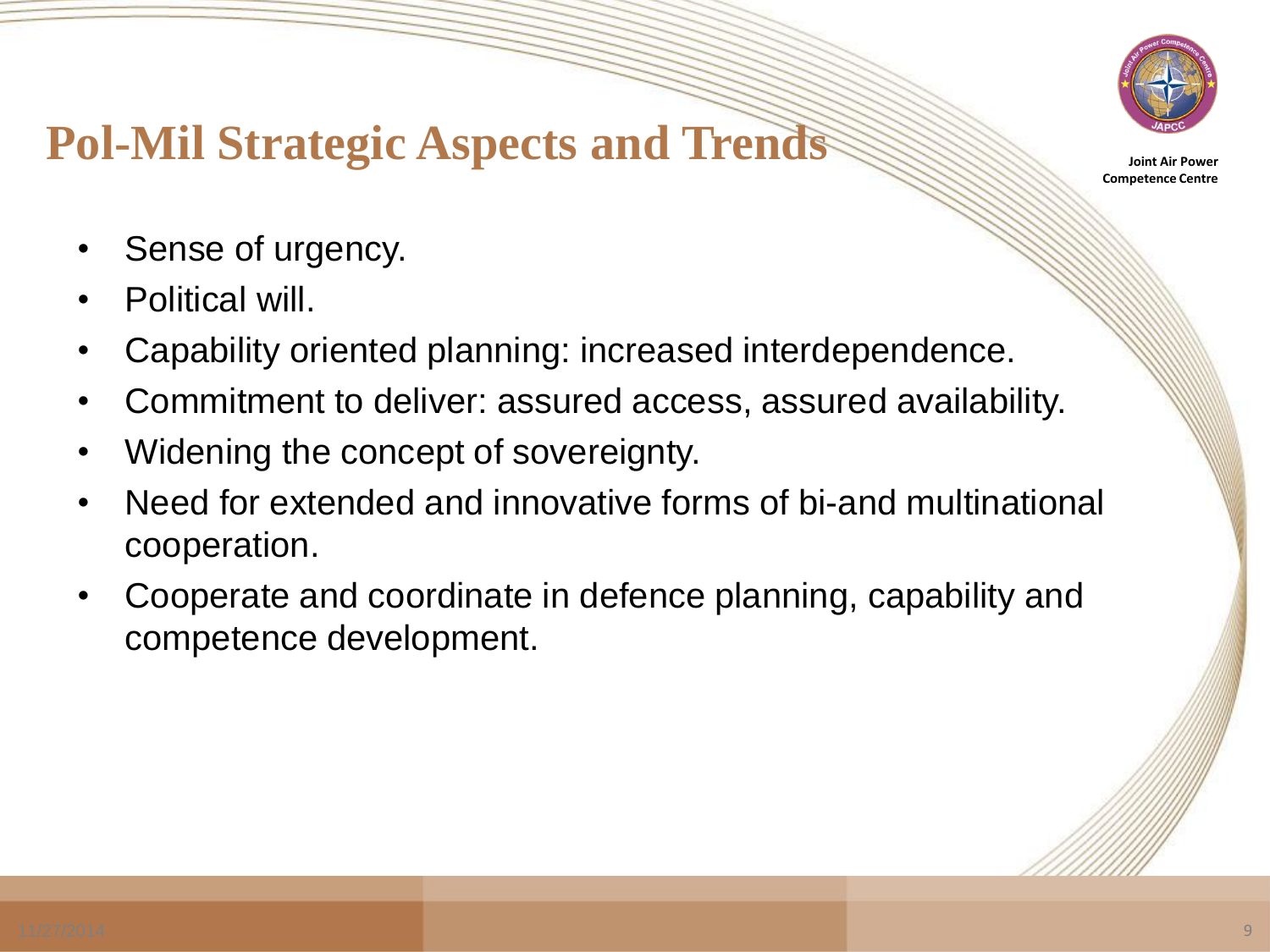

# **Capabilities and Competencies**

- Capability gap NATO/Europe and the US continues to increase.
- Ensure a set of full spectrum Joint AP capabilities and competencies in NATO/Europe.
	- With a focus on SJO –AH as a minimum.
	- Which is deployable, ready (trained, exercised, validated) and sustainable.
	- That is also capable of effectively operating in a joint integrated cross domain concept to maintain FoM and assured access.
- Retain a credible DCA capability in Europe.
- Discuss ability to share (strategic) intelligence in NATO.
- Strengthen strategic partnerships (Golden Triangle)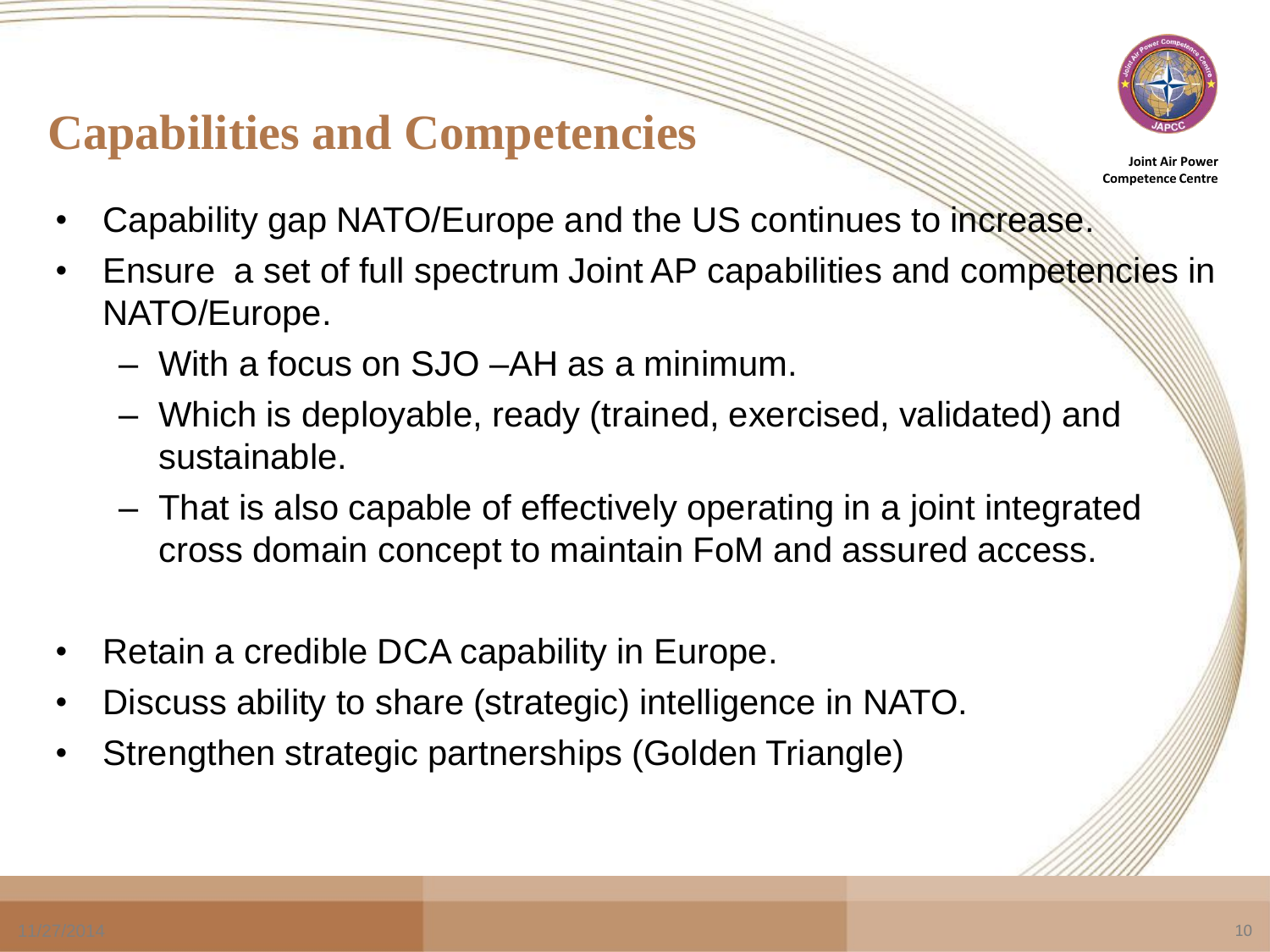

#### **Conclusions**

- Air and Space Power/Problem is real: common sense of urgency.
- Political-military strategic developments and challenges future security environment of extra concern.
- Capability oriented planning: increased interdependence.
	- Need for coordination and harmonization.
- Commitment to deliver, assured access and availability.
- Need for a NATO/European set of full spectrum Joint Air and Space Power capabilities and competencies (SJO-AH as a minimum).
- Need for extended bi-multilateral cooperation (capabilities and competencies).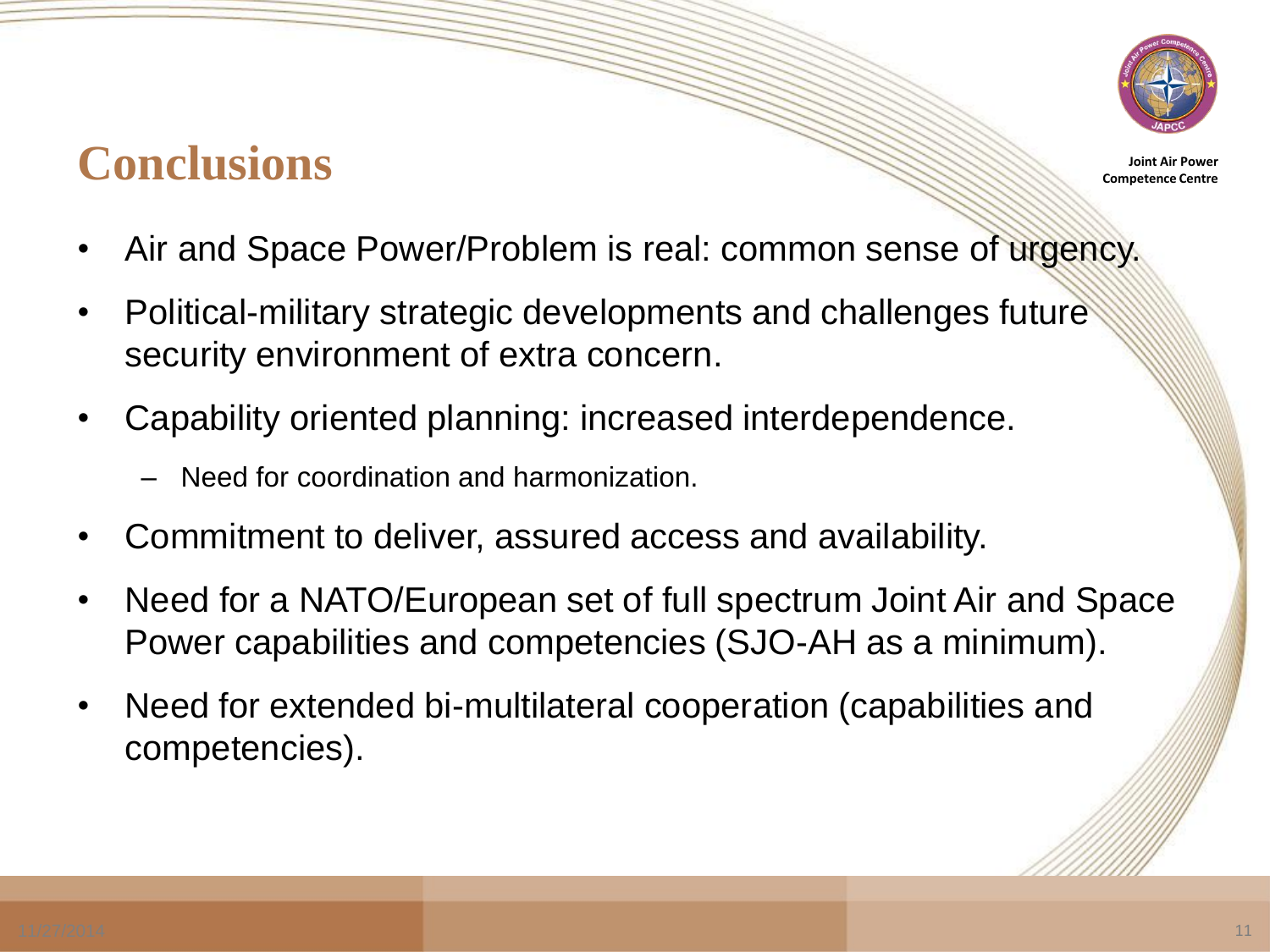#### **The essence**



**Joint Air Power Competence Centre**

'If NATO wants to remain a credible security provider and wants to be able to act throughout the entire spectrum of conflict, its Member States should show the will and support to embark on a set of solutions, thereby mitigating especially NATO/Europe's Joint Air and Space Power capability and competency gaps.

> *Air and Space Power In NATO: Future Vector, Part I* Executive Summary